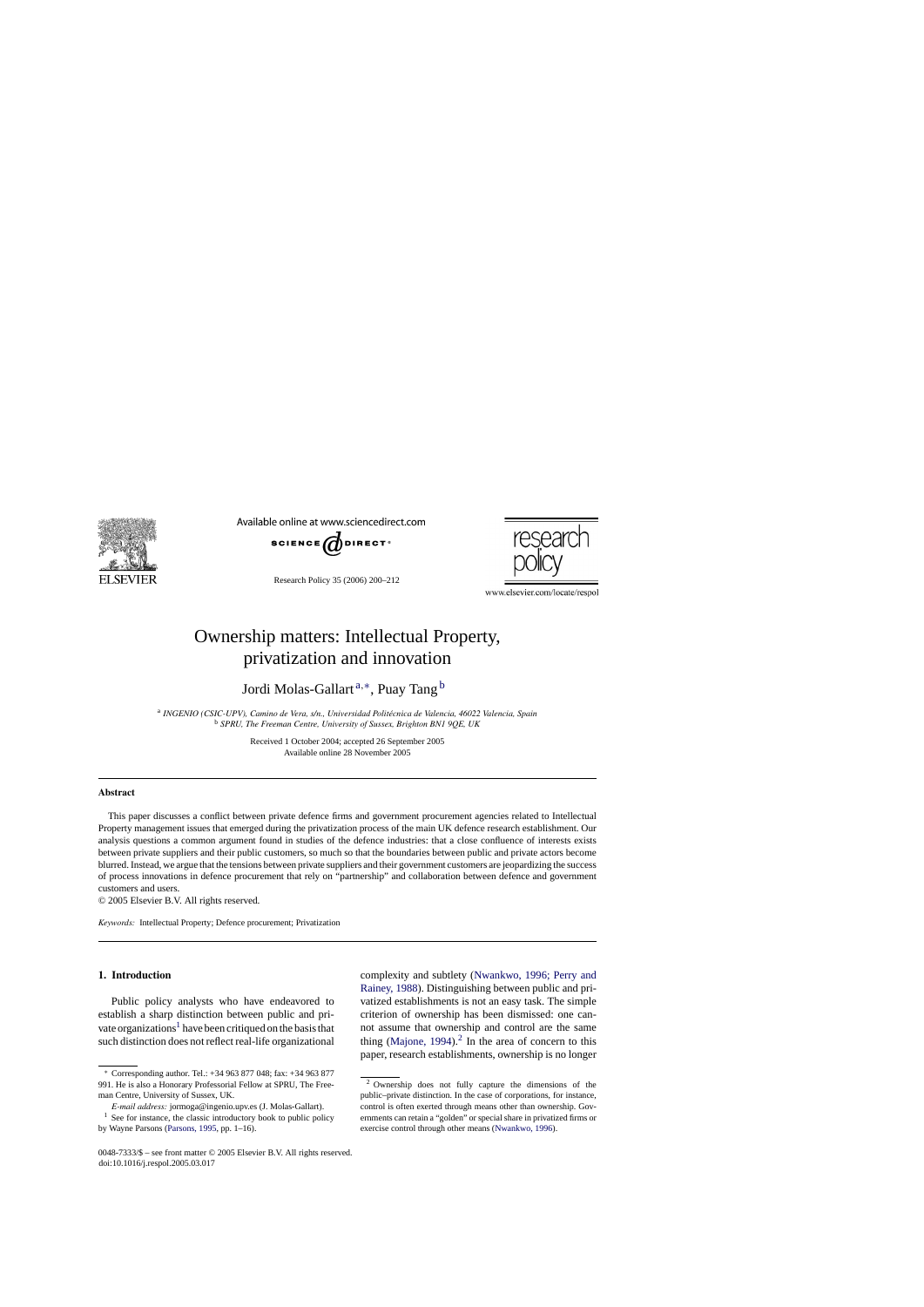seen as a relevant variable to understand their behaviour and performance.[Crow and Bozeman \(1987\)](#page--1-0) argue that ownership can no longer be used as a criterion to establish a typology of R&D laboratories, maintaining that the traditional distinction between government, private and university research laboratories is outmoded and does not help understand the changing circumstances of research organizations: ownership is no longer relevant in a context of blurred boundaries between the public and private spheres.

Awareness of imprecise boundaries between the two domains is not new. More than three decades ago John Kenneth Galbraith argued that the public–private distinction was either very tenuous or simply non-existent. This was particularly the case in areas like defence procurement ([Galbraith, 1985,](#page--1-0) p. 322).

The collaboration or collusion between private industrial suppliers and their defence customers has been reiterated by other analysts. Defence has been seen as a special kind of business, in which industry has developed a pernicious intimacy with its customers in government, influencing military spending, inhibiting adequate cost control, and therefore, proper accountability ([Adams, 1982; Markusen, 2003; Lumpe,](#page--1-0) [1999; Hartung and Marlin, 1985\).](#page--1-0) From a completely different perspective, a closer collaboration between customers in the defence agencies and their industrial suppliers has been seen as a central requirement to improve the management and delivery of defence research and production programmes ([Cohen and Noll,](#page--1-0) [1994\).](#page--1-0) For instance, collaboration and "partnership," delivered through "Integrated Project Teams," are key concepts in the British effort to implement a programme of defence procurement reform, through the so-called "Smart Procurement Initiative" [\(Kemp, 2000;](#page--1-0) [Dowdy, 2000, 2001\),](#page--1-0) which has become a "flagship" process innovation of the UK Ministry of Defence.

All these perspectives share two common traits. First, they implicitly assume or explicitly argue that ownership is secondary in explaining organizational behavior. Second, they argue or assume that a confluence of interests exists between the industrial and customer organizations involved in defence procurement. This article examines these two propositions with reference to the management of Intellectual Property at the interface between a government agency in the process of privatization and large private defence suppliers in the UK. We show that (1) contrary to conventional wisdom such as that advanced by theorists noted above, long-term linkages between private suppliers and public customers do not necessarily lead to converging interests and collusion and (2) that ownership matters when explaining the behavior of the organizations involved in defence procurement. The policy outcome, we argue, is that the privatization process has hampered the attempts to introduce substantial innovations in the defence procurement process (the socalled "Smart Procurement Initiative"). Additionally, this paper contributes to the literature on the issues raised by the privatization of Government Research Establishments (GREs) by presenting a new angle: the unexpected challenges that privatization has presented to the management of data under the control of the laboratories.

Our focus will be on the management of Intellectual Property (IP) in a defence GRE. Because of the heightened perception of the importance of knowledge assets in company performance and the generation of welfare ([Teece, 2000\),](#page--1-0) the generation and management of knowledge and its associated Intellectual Property Rights (IPRs) have become a key element of the interorganizational collaboration that characterizes defence procurement.

Our case analyzes the relationship between defence prime contractors, the government defence research establishments, and the defence procurement organizations. We focus on the difficulties that the Defence Evaluation and Research Agency (DERA) (the main UK Government Research Establishment in the defence field) privatization process caused in relation to the ownership of data that it had collected from private firms while operating as a Government agency. These difficulties have impinged on the process of procurement reform – Smart Procurement<sup>3</sup> – initiated in the UK. Collaboration between industry and its Government customers is a cornerstone of this process of reform. Such collaboration, however, requires sharing of the IP embodied in project proposals, draft designs, engineering and technical data, manufacturing pro-

<sup>3</sup> The "Smart Procurement Initiative" was launched in a speech by the then Secretary of Defence, George Robertson, at the end of July 1997. It aims to introduce a wide range of process innovations in the way the MoD conducts and manages weapons acquisitions, developing new partnerships with industry through the creation of Integrated Project Teams (IPTs) [\(Ministry of Defence, 1998\).](#page--1-0)